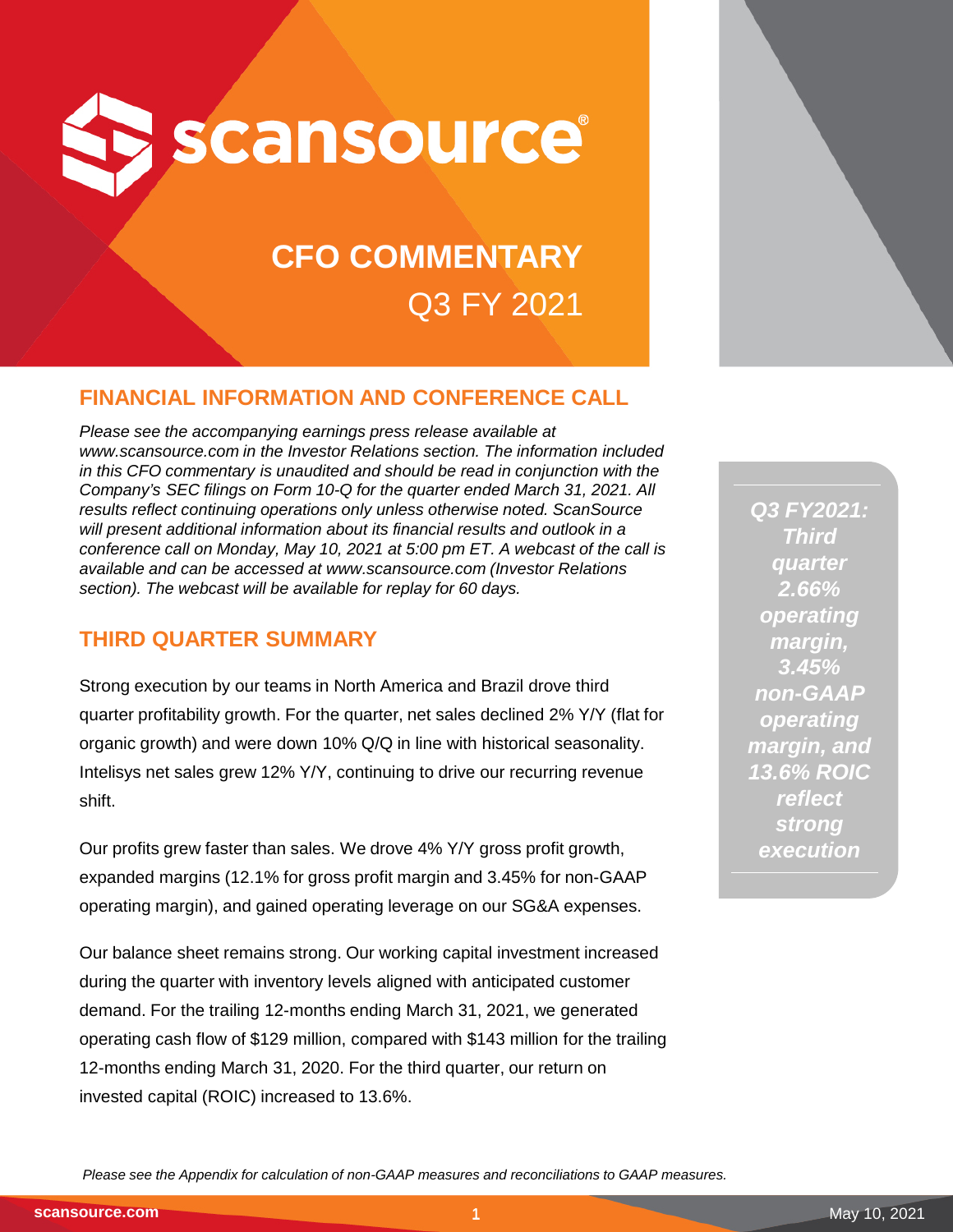

# **QUARTERLY HIGHLIGHTS**

| \$ in millions, except EPS  | <b>Q3 FY21</b> | <b>Q2 FY21</b> | <b>Q3 FY20</b> | Q/Q<br>Change | Y/Y<br>Change |
|-----------------------------|----------------|----------------|----------------|---------------|---------------|
| Net sales                   | \$729.9        | \$810.9        | \$744.6        | $-10%$        | $-2%$         |
| Gross profit                | \$88.1         | \$86.0         | \$84.6         | $+2\%$        | $+4%$         |
| Gross profit margin %       | 12.1%          | 10.6%          | 11.4%          | $+146$ bps    | $+71 bps$     |
| SG&A expenses               | \$60.1         | \$60.5         | \$65.0         | $-1%$         | -7%           |
| Non-GAAP SG&A expenses      | \$59.8         | \$59.1         | \$66.5         | $+1%$         | $-10%$        |
| Operating income            | \$19.4         | \$17.1         | \$10.4         | $+13%$        | $+87%$        |
| Operating income %          | 2.66%          | 2.11%          | 1.40%          | +55 bps       | $+127$ bps    |
| Non-GAAP operating income   | \$25.1         | \$23.8         | \$14.8         | $+6%$         | $+70%$        |
| Non-GAAP operating income % | 3.45%          | 2.94%          | 1.99%          | $+51 bps$     | $+146$ bps    |
| <b>GAAP</b> net income      | \$13.8         | \$11.1         | \$5.7          | $+25%$        | $+141%$       |
| Non-GAAP net income         | \$18.2         | \$16.5         | \$9.2          | $+10%$        | $+97%$        |
| <b>GAAP diluted EPS</b>     | \$0.54         | \$0.43         | \$0.23         | $+26%$        | $+135%$       |
| Non-GAAP diluted EPS        | \$0.71         | \$0.65         | \$0.36         | $+9%$         | $+97%$        |

- Net sales of \$729.9 million, down 2% Y/Y
	- FX impact of (\$15) million; flat for organic growth
	- Down 10% Q/Q in line with historical seasonality
	- Intelisys recurring revenue increased approximately 12% Y/Y
- Gross profit margin increased to 12.1%
	- More favorable sales mix
	- Higher vendor sales program achievement
	- Higher-than-normal margin for Brazil
- Operating income margin of 2.66% and non-GAAP operating income margin of 3.45%
	- Higher gross profit margin and operating leverage on SG&A
- SG&A expenses and non-GAAP SG&A expenses down 7% Y/Y and 10% Y/Y, respectively
	- SG&A reflects realization of \$30 million annualized expense reduction program
- GAAP diluted EPS of \$0.54 and non-GAAP diluted EPS of \$0.71

*Organic growth, a non-GAAP measure, reflects reported sales growth less impacts from foreign currency translation and acquisitions. Non-GAAP SG&A expenses, non-GAAP operating income, non-GAAP net income, and non-GAAP diluted EPS exclude amortization of intangibles, change in fair value of contingent consideration, impairment charges, restructuring charges, acquisition/divestiture costs, and other non-GAAP items.*  $\overline{\phantom{0}}$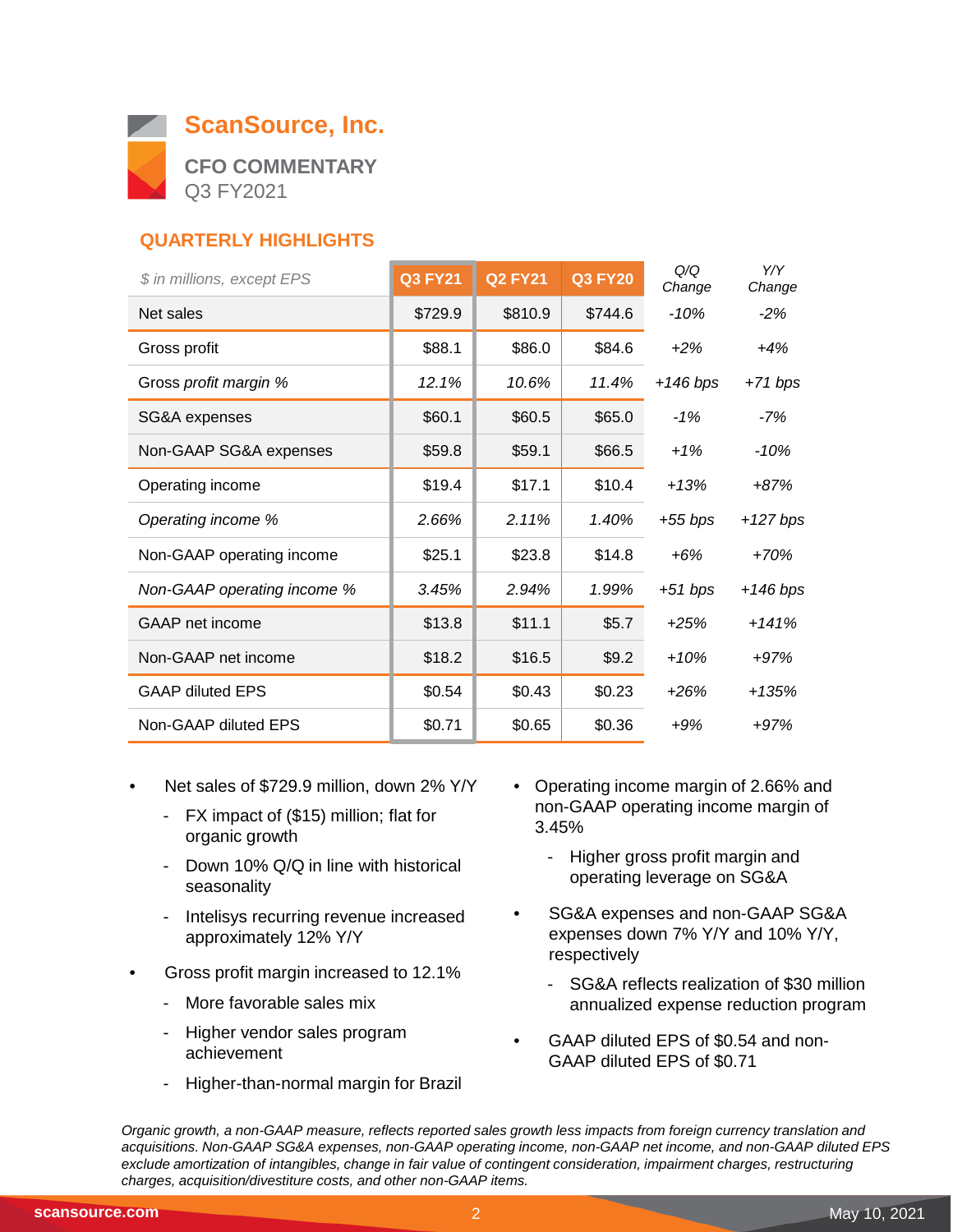

# **WORLDWIDE BARCODE, NETWORKING & SECURITY**

| \$ in millions              | <b>Q3 FY21</b> | <b>Q2 FY21</b> | <b>Q3 FY20</b> |
|-----------------------------|----------------|----------------|----------------|
| Net sales                   | \$502.2        | \$551.4        | \$489.2        |
| Gross profit                | \$43.9         | \$42.7         | \$41.9         |
| Gross profit margin %       | 8.7%           | 7.7%           | 8.6%           |
| Operating income            | \$8.1          | \$5.9          | \$4.8          |
| Operating income %          | 1.6%           | $1.1\%$        | 1.0%           |
| Non-GAAP operating income   | \$10.0         | \$7.9          | \$5.3          |
| Non-GAAP operating income % | 2.0%           | 1.4%           | 1.1%           |

#### **Net Sales***, \$ in millions*

**Y/Y Growth +3%** *Y/Y Organic Growth +4%*



- Net sales of \$502.2 million, up 3% Y/Y
	- Organic growth up 4% Y/Y
	- Growth across key technologies including mobile computing, selfcheckout, video surveillance, and networking
	- Strong growth in Brazil in local currency
- Gross profit margin increased to 8.7%
	- More favorable sales mix
	- Higher vendor sales program achievement
- Operating income margin of 1.6% and non-GAAP operating income margin of 2.0%
	- Higher gross profit margin
	- Lower SG&A from cost savings

*Organic growth, a non-GAAP measure, reflects reported sales growth less impacts from foreign currency translation and acquisitions. Non-GAAP operating income excludes amortization of intangibles, impairment charges and other non-GAAP items.*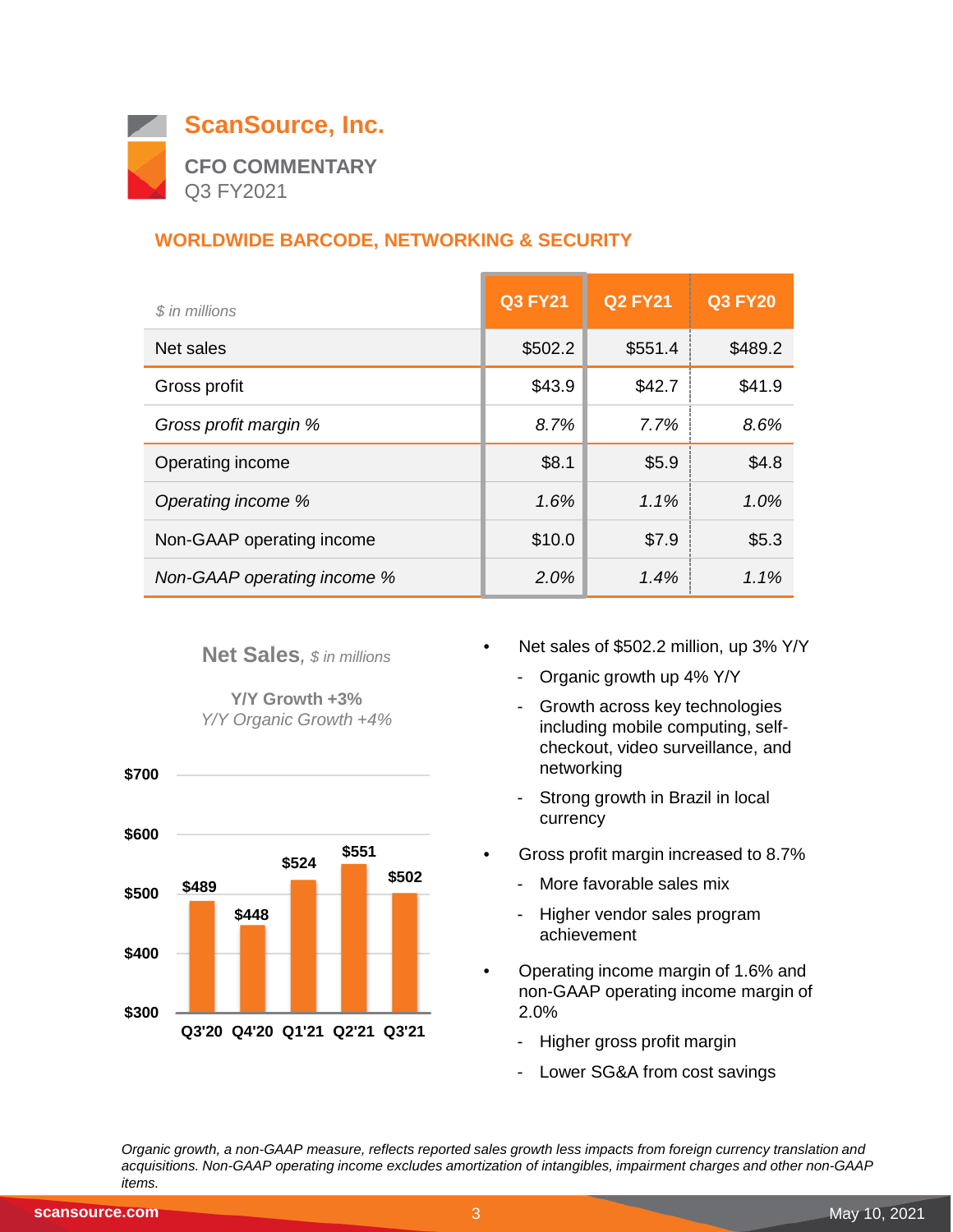

# **WORLDWIDE COMMUNICATIONS & SERVICES**

| \$ in millions                     | <b>Q3 FY21</b> | <b>Q2 FY21</b> | <b>Q3 FY20</b> |
|------------------------------------|----------------|----------------|----------------|
| Net sales                          | \$227.6        | \$259.5        | \$255.4        |
| Gross profit                       | \$44.2         | \$43.4         | \$42.7         |
| Gross profit margin %              | 19.4%          | 16.7%          | 16.7%          |
| Operating income                   | \$12.2         | \$13.1         | \$6.4          |
| Operating income %                 | 5.4%           | 5.0%           | 2.5%           |
| Non-GAAP operating income          | \$15.1         | \$16.0         | \$9.5          |
| Non-GAAP operating <i>income</i> % | 6.6%           | 6.2%           | 3.7%           |

#### **Net Sales***, \$ in millions*

**Y/Y Growth -11%** *Y/Y Organic Growth -7%*





- Net sales of \$227.6 million, down 11% Y/Y
	- Shift in unified communications mix to reflect growth in cloud solutions and Audio Visual solutions stacks
	- Net sales for Intelisys master agency, up 12% Y/Y; 36% Y/Y growth for UCaaS and 67% Y/Y growth for CCaaS
- Gross profit margin of 19.4%
	- More favorable sales mix
	- Higher vendor sales program achievement
	- Higher-than-normal margin for Brazil
- Operating income margin of 5.4% and non-GAAP operating income margin of 6.6%
	- Higher gross profit margin
	- Y/Y SG&A cost reductions

*Organic growth, a non-GAAP measure, reflects reported sales growth less impacts from foreign currency translation and acquisitions. Non-GAAP operating income excludes amortization of intangibles, change in fair value of contingent consideration, impairment charges, and other non-GAAP items.*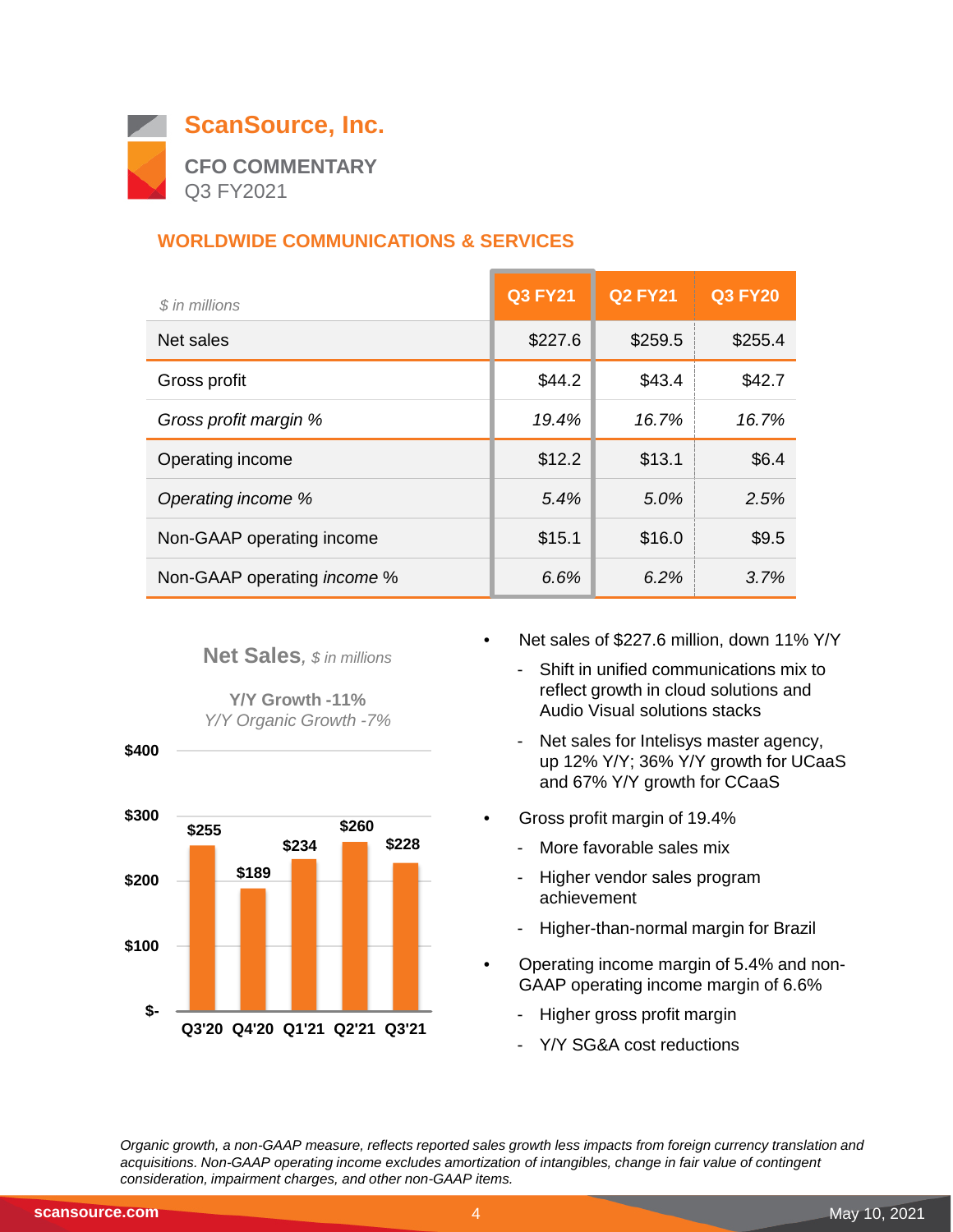

## **WORKING CAPITAL**

| \$ in millions                        | <b>Q3 FY21</b> | <b>Q2 FY21</b> | <b>Q3 FY20</b> |
|---------------------------------------|----------------|----------------|----------------|
| Accounts receivable (Q/E)             | \$509.4        | \$534.6        | \$504.4        |
| Days sales outstanding in receivables | 63             | 60             | 61             |
| Inventory $(Q/E)$                     | \$459.7        | \$421.0        | \$550.1        |
| Inventory turns                       | 5.8            | 6.9            | 4.5            |
| Accounts payable (Q/E)                | \$521.6        | \$589.3        | \$533.1        |
| Paid for inventory days*              | 2.2            | (11.8)         | 11.0           |
| Working capital (Q/E) (AR+INV-AP)     | \$447.5        | \$366.3        | \$521.3        |

*\* Paid for inventory days represent Q/E inventory days less Q/E accounts payable days*

- Working capital of \$447.5 million, up 22% Q/Q and down 14% Y/Y
- Days sales outstanding in receivables of 63 days
	- Primarily due to timing of sales
- Inventory of \$459.7 million, up 9% Q/Q and down 16% Y/Y
- Inventory turns of 5.8x, in line with expected range

 $\overline{\phantom{0}}$ 

- Paid for inventory days of 2.2, up Q/Q and down Y/Y
	- Reflects timing of accounts payable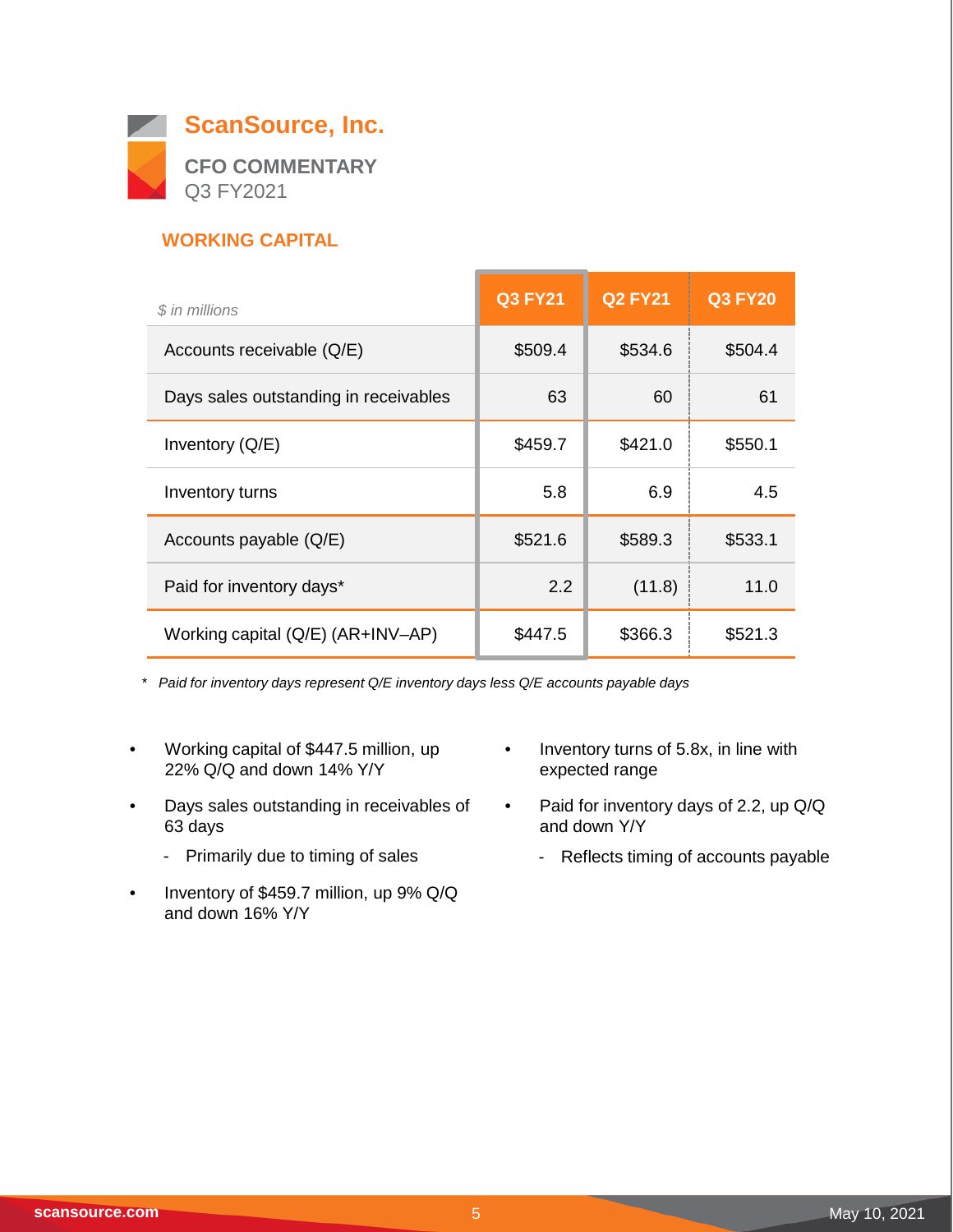

# **CASH FLOW AND BALANCE SHEET HIGHLIGHTS**

| \$ in millions                                                                         | <b>Q3 FY21</b> | <b>Q2 FY21</b> | <b>Q3 FY20</b> |
|----------------------------------------------------------------------------------------|----------------|----------------|----------------|
| Adjusted EBITDA (QTR)*                                                                 | \$29.5         | \$27.7         | \$19.8         |
| Adjusted ROIC (QTR)*                                                                   | 13.6%          | 12.4%          | 6.0%           |
| Operating cash flow (QTR)                                                              | (\$60.3)       | \$44.4         | \$25.3         |
| Operating cash flow, trailing 12 months                                                | \$129.4        | \$215.0        | \$142.5        |
| Cash and cash equivalents (Q/E), including<br>discontinued operations                  | \$49.3         | \$67.2         | \$34.6         |
| Debt (Q/E), including discontinued operations                                          | \$198.9        | \$151.9        | \$320.6        |
| Net debt, including discontinued operations to<br>adjusted EBITDA, trailing 12 months* | 1.7x           | 1.1x           | 2.4x           |

*\* Excludes non-GAAP adjustments and change in fair value of contingent consideration*

- Adjusted EBITDA of \$29.5 million
	- Up 6% Q/Q from higher gross profit margin
	- Up 48% Y/Y from higher gross profit margin and lower SG&A expenses
- Operating cash flow of (\$60.3) million for the quarter and \$129.4 million for the trailing-12 months
	- Increase in working capital and inventory levels aligned with anticipated customer demand
- Cash and cash equivalent balances of \$49.3 million at 3/31/21, including \$42.3 million held outside of the U.S.
- Net debt to trailing 12-month adjusted EBITDA is 1.7x, within targeted range

 $\overline{\phantom{0}}$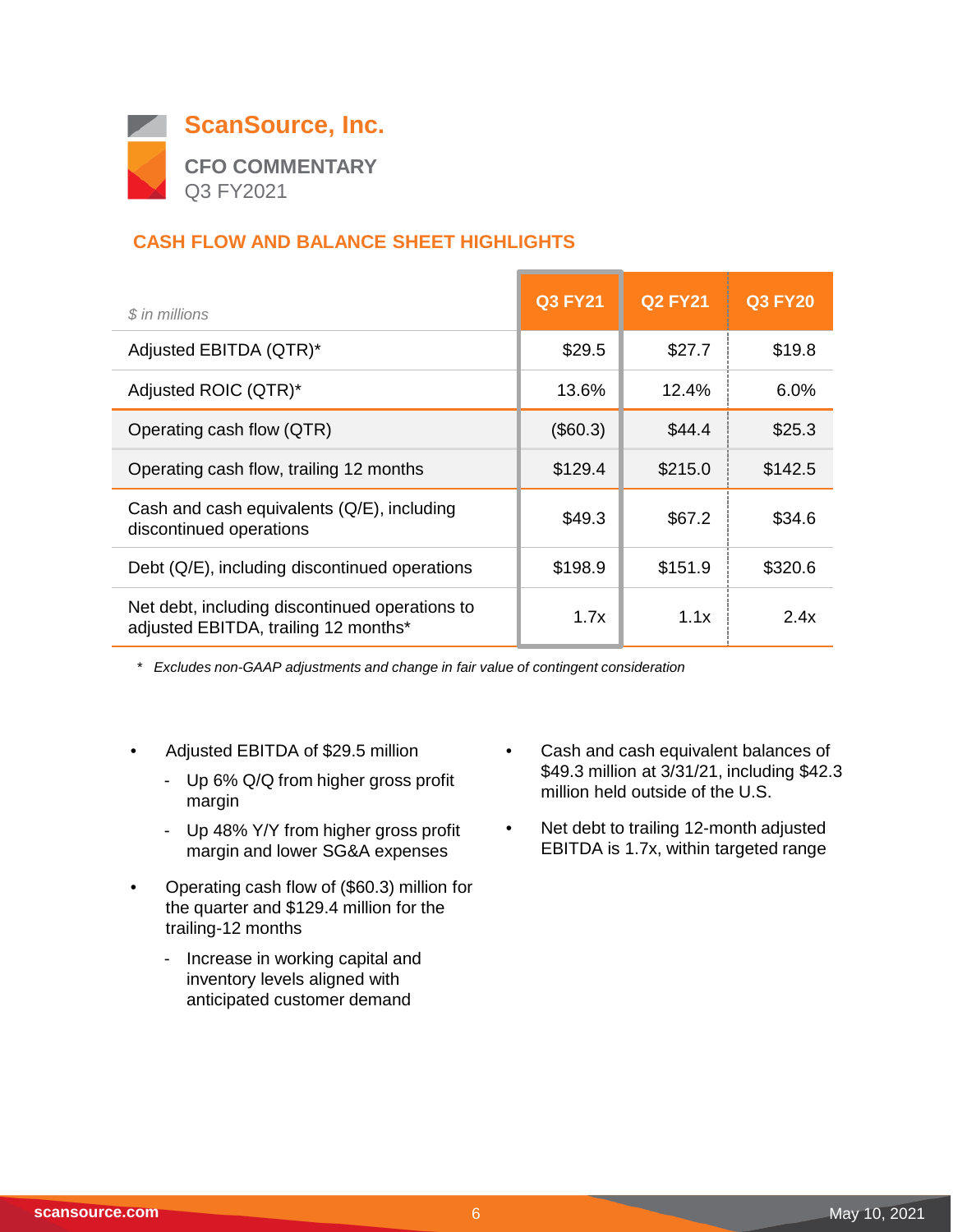

#### **FORWARD-LOOKING STATEMENTS**

This CFO Commentary contains certain comments that are "forward-looking" statements, including statements about the impact of the COVID-19 pandemic and our operating strategies that involve plans, strategies, economic performance and trends, projections, expectations, costs or beliefs about future events and other statements that are not descriptions of historical facts. Forward-looking information is inherently subject to risks and uncertainties.

Any number of factors could cause actual results to differ materially from anticipated or forecasted results, including but not limited to, the impact of the COVID-19 pandemic on our operations and financial condition and the potential prolonged economic weakness brought on by COVID-19, the failure to manage and implement our organic growth strategy, credit risks involving our larger customers and suppliers, changes in interest and exchange rates and regulatory regimes impacting our international operations, risk to our business from a cyber-security attack, a failure of our IT systems, failure to hire and retain quality employees, loss of our major customers, termination of our relationship with key suppliers or a significant modification of the terms under which we operate with a key supplier, changes in our operating strategy, and other factors set forth in the "Risk Factors" contained in our annual report on Form 10-K for the year ended June 30, 2020, and subsequent reports on Form 10-Q, filed with the Securities and Exchange Commission ("SEC").

Although ScanSource believes the expectations in its forward-looking statements are reasonable, it cannot guarantee future results, levels of activity, performance or achievement. ScanSource disclaims any obligation to update or revise any forwardlooking statements, whether as a result of new information, future events, or otherwise, except as may be required by law.

#### **NON-GAAP FINANCIAL INFORMATION**

In addition to disclosing results that are determined in accordance with United States Generally Accepted Accounting Principles ("GAAP"), the Company also discloses certain non-GAAP measures, including non-GAAP operating income, non-GAAP operating income margin, non-GAAP net income, non-GAAP diluted EPS, non-GAAP net sales, non-GAAP gross profit, non-GAAP gross margin, non-GAAP SG&A expenses, adjusted EBITDA, ROIC and net sales less impacts from foreign currency translation and acquisitions (organic growth). A reconciliation of the Company's non-GAAP financial information to GAAP financial information is provided in the Appendix and in the Company's Form 8-K, filed with the SEC, with the quarterly earnings press release for the period indicated.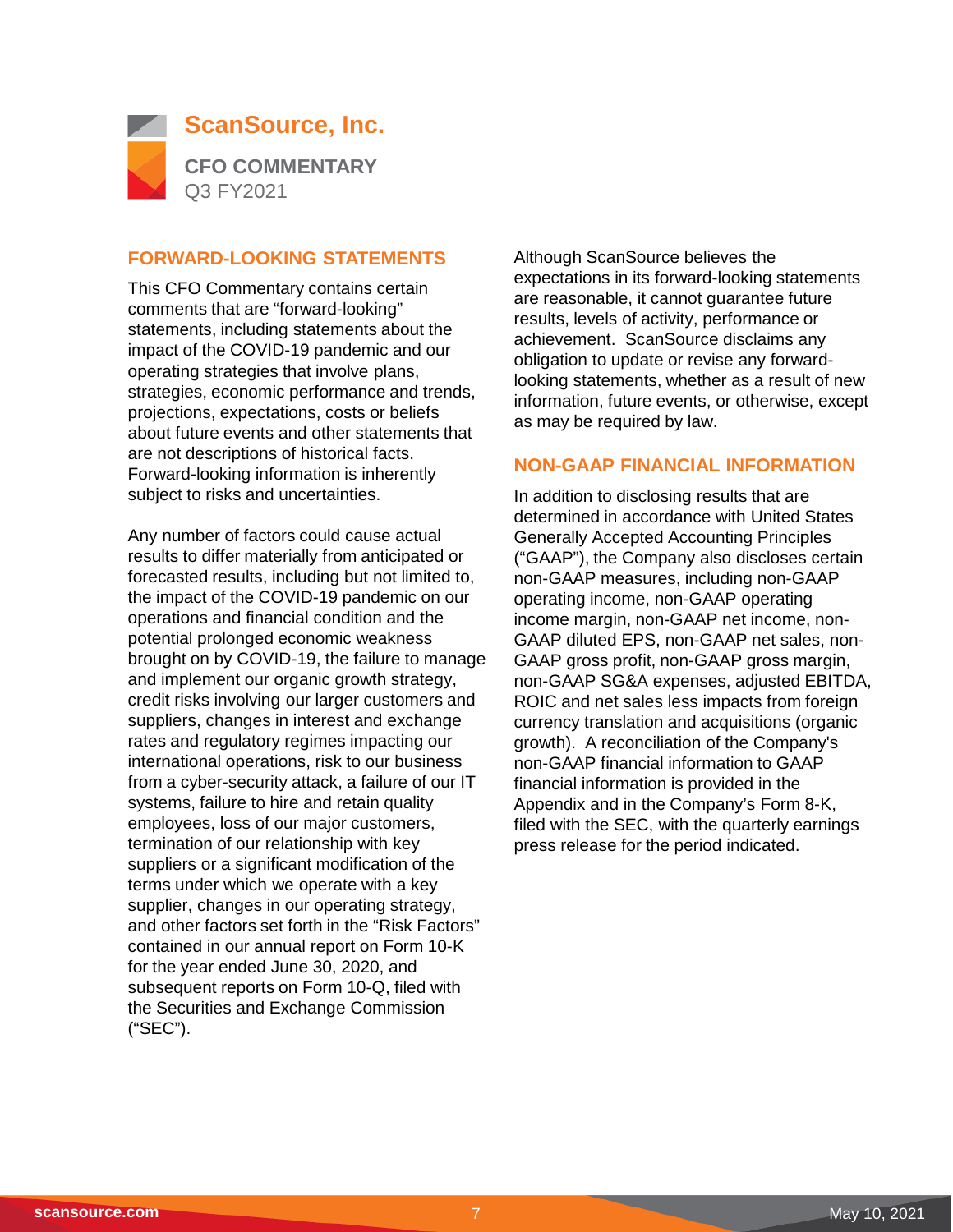# **ScanSource, Inc. CFO COMMENTARY** Q3 FY2021

#### **APPENDIX: RECONCILIATIONS FOR NON-GAAP FINANCIAL INFORMATION**

#### **5-Quarter Financial Summary - for continuing operations**

#### *(\$ in thousands, except per share data)*

|                                        | Q3 FY21<br>Q2 FY21<br>Q1 FY21 |           |               | Q4 FY20 |           | Q3 FY20 |              | Q/Q | Y/Y     |          |         |
|----------------------------------------|-------------------------------|-----------|---------------|---------|-----------|---------|--------------|-----|---------|----------|---------|
| Select reported GAAP measures:         |                               |           |               |         |           |         |              |     |         |          |         |
| Net sales                              | \$                            | 729,873   | \$ 810,897    | \$      | 757,342   | \$      | 636,450      | \$  | 744,584 | $(10)\%$ | (2)%    |
| Gross profit                           | \$                            | 88,116    | \$<br>86,043  | \$      | 80,779    | \$      | 74,147       | \$  | 84,579  | 2%       | 4%      |
| Gross profit margin %                  |                               | 12.1 %    | 10.6%         |         | 10.7%     |         | 11.7 %       |     | 11.4%   | 146 bp   | 71 bp   |
| SG&A expenses                          | \$                            | 60,099    | \$<br>60,470  | \$      | 62,112    | \$      | 58,192       | \$  | 64,971  | $(1)\%$  | (7)%    |
| Operating income (loss)                | \$                            | 19,436    | \$<br>17,130  | \$      | 1,634     |         | \$(113, 439) | \$  | 10,393  | 13%      | 87%     |
| Operating income (loss) %              |                               | 2.66 %    | 2.11%         |         | 0.22%     |         | $(17.82)\%$  |     | 1.40 %  | 55 bp    | 127 bp  |
| Net income (loss)                      | \$                            | 13,786    | \$<br>11,061  | \$      | (115)     |         | \$(108, 859) | \$  | 5,715   | 25%      | 141%    |
| <b>Diluted EPS</b>                     | \$                            | 0.54      | \$<br>0.43    | \$      | (0.01)    | \$      | (4.29)       | \$  | 0.23    | 26%      | 135%    |
| Select reported Non-GAAP measures: (a) |                               |           |               |         |           |         |              |     |         |          |         |
| Net sales                              | \$                            | 729,873   | \$ 810,897    | \$      | 757,342   | \$      | 636,450      | \$  | 744,584 | $(10)\%$ | (2)%    |
| Gross profit                           | \$                            | 88,116    | \$<br>86,043  | \$      | 80,779    | \$      | 74,147       | \$  | 84,578  | 2%       | 4%      |
| Gross profit margin %                  |                               | 12.1%     | 10.6%         |         | 10.7%     |         | 11.7 %       |     | 11.4 %  | 146 bp   | 71bp    |
| Non-GAAP SG&A expenses                 | \$                            | 59,827    | \$<br>59,110  | \$      | 61,614    | \$      | 62,624       | \$  | 66,511  | 1%       | (10)%   |
| Non-GAAP operating income              | \$                            | 25,148    | \$<br>23,836  | \$      | 15,769    | \$      | 8,219        | \$  | 14,799  | 6%       | 70%     |
| Non-GAAP operating income %            |                               | 3.45%     | 2.94 %        |         | 2.08 %    |         | 1.29 %       |     | 1.99 %  | 51 bp    | 146 bp  |
| Non-GAAP net income                    | \$                            | 18,178    | \$<br>16,469  | \$      | 10,698    | \$      | 4,857        | \$  | 9,242   | 10%      | 97%     |
| Non-GAAP diluted EPS                   | \$                            | 0.71      | \$<br>0.65    | \$      | 0.42      | \$      | 0.19         | \$  | 0.36    | 9%       | 97%     |
| <b>Adjusted EBITDA</b>                 | \$                            | 29,462    | \$<br>27,732  | \$      | 19,743    | \$      | 12,321       | \$  | 19,844  | 6%       | 48%     |
| <b>Adjusted ROIC</b>                   |                               | 13.6 %    | 12.4 %        |         | 8.4 %     |         | 4.0%         |     | 6.0%    | 122 bp   | 761 bp  |
| Operating cash flow (QTR)              | \$                            | (60, 252) | \$<br>44,449  | \$      | 71,225    | \$      | 73,953       | \$  | 25,348  | (236)%   | (338)%  |
| Operating cash flow (TTM)              | \$                            | 129,375   | \$<br>214,975 |         | \$225,630 | \$      | 182,035      | \$  | 142,534 | (40)%    | $(9)$ % |

*(a) See pages 9 through 11 of the Appendix for the calculation of non-GAAP measures and reconciliations to GAAP measures.*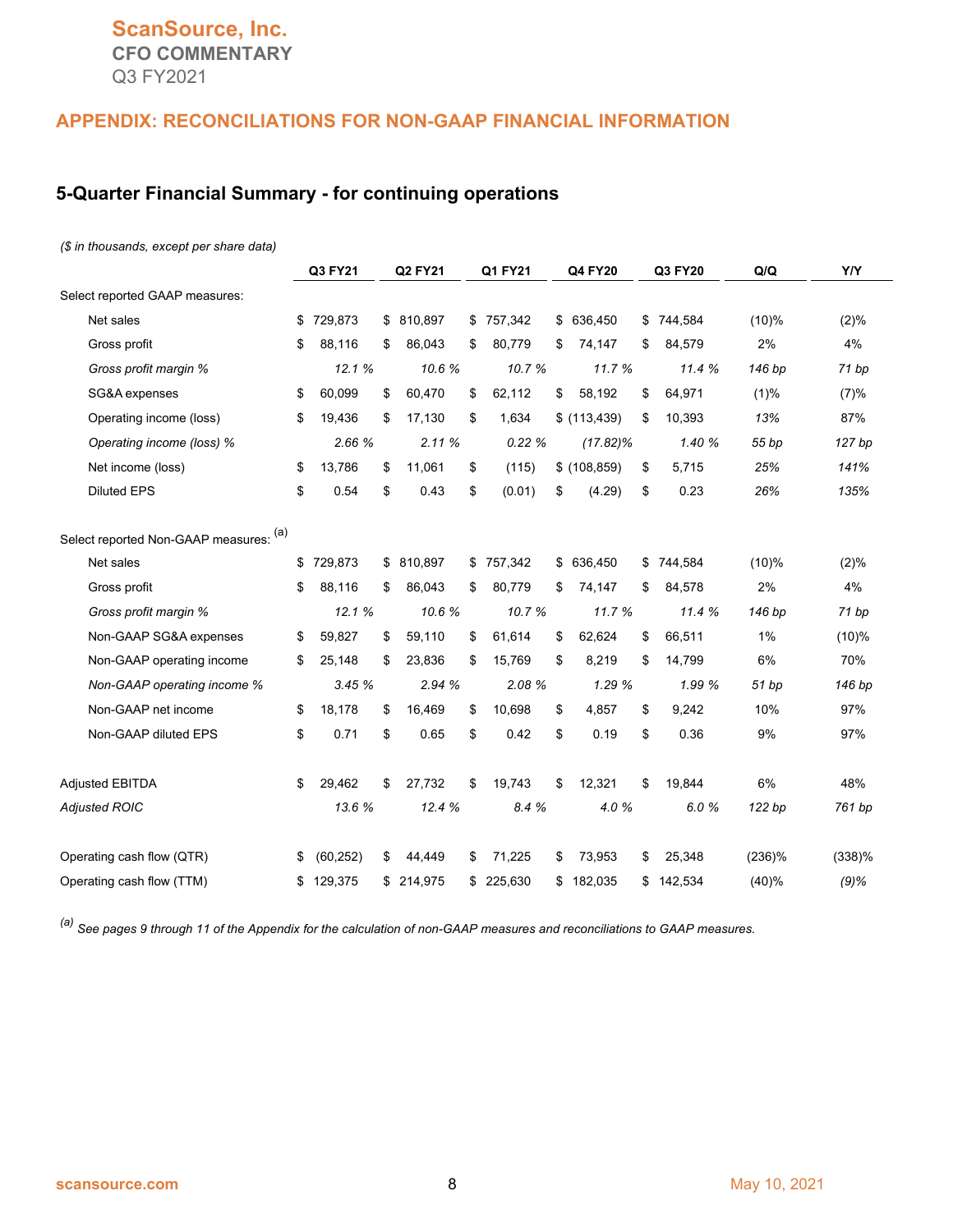#### **Operating Income, Pre-Tax Income, Net Income & EPS - QTR**

| (\$ in thousands)  |   | Quarter ended March 31, 2021    |      |                                       |  |                                                        |  |                                                              |  |                                  |                          |    |                         |
|--------------------|---|---------------------------------|------|---------------------------------------|--|--------------------------------------------------------|--|--------------------------------------------------------------|--|----------------------------------|--------------------------|----|-------------------------|
|                    |   | <b>Reported GAAP</b><br>measure |      | Intangible<br>amortization<br>expense |  | Change in fair value<br>of contingent<br>consideration |  | Acquisition,<br>divestiture and<br>restructuring<br>costs(a) |  | Tax recovery, net                | Impairment charges       |    | <b>Non-GAAP measure</b> |
| Net sales          | S | 729,873                         | - \$ | $\overline{\phantom{0}}$              |  | $\overline{\phantom{m}}$                               |  | $\overline{\phantom{m}}$                                     |  | $\overline{\phantom{0}}$         | $\overline{\phantom{m}}$ | \$ | 729,873                 |
| Gross profit       |   | 88,116                          |      |                                       |  |                                                        |  |                                                              |  |                                  |                          |    | 88,116                  |
| SG&A expenses      |   | 60,099                          |      |                                       |  |                                                        |  | (272)                                                        |  |                                  |                          |    | 59,827                  |
| Operating income   |   | 19,436                          |      | 4,880                                 |  |                                                        |  | 832                                                          |  |                                  |                          |    | 25,148                  |
| Other expense, net |   | 529                             |      |                                       |  |                                                        |  |                                                              |  |                                  |                          |    | 529                     |
| Pre-tax income     |   | 18,907                          |      | 4,880                                 |  |                                                        |  | 832                                                          |  |                                  |                          |    | 24,619                  |
| Net income         |   | 13,786                          |      | 3,697                                 |  |                                                        |  | 695                                                          |  |                                  |                          |    | 18,178                  |
| <b>Diluted EPS</b> |   | 0.54                            | -\$  | $0.14$ \$                             |  | $\overline{\phantom{m}}$                               |  | 0.03                                                         |  | - \$<br>$\overline{\phantom{0}}$ | $\overline{\phantom{m}}$ | J. | 0.71                    |

(a) Acquisition and divestiture costs totaled \$0.3 million for the quarter ended March 31, 2021 and are generally nondeductible for tax purposes. Restructuring costs totaled \$0.6 million for the quarter ended March 31, 202

| (\$ in thousands)  |    | Quarter ended December 31, 2020 |      |                                       |    |                                                        |  |                                                              |  |                          |    |                           |  |                         |
|--------------------|----|---------------------------------|------|---------------------------------------|----|--------------------------------------------------------|--|--------------------------------------------------------------|--|--------------------------|----|---------------------------|--|-------------------------|
|                    |    | <b>Reported GAAP</b><br>measure |      | Intangible<br>amortization<br>expense |    | Change in fair value<br>of contingent<br>consideration |  | Acquisition,<br>divestiture and<br>restructuring<br>costs(a) |  | Tax recovery, net        |    | <b>Impairment charges</b> |  | <b>Non-GAAP measure</b> |
| Net sales          | P. | 810,897                         | - \$ | $\overline{\phantom{0}}$              | -S | $\overline{\phantom{a}}$                               |  | $\overline{\phantom{0}}$                                     |  | $\overline{\phantom{0}}$ | \$ | $\overline{\phantom{0}}$  |  | 810,897                 |
| Gross profit       |    | 86,043                          |      |                                       |    |                                                        |  |                                                              |  |                          |    |                           |  | 86,043                  |
| SG&A expenses      |    | 60,470                          |      |                                       |    |                                                        |  | (1,360)                                                      |  |                          |    |                           |  | 59,110                  |
| Operating income   |    | 17,130                          |      | 4,862                                 |    |                                                        |  | 1,844                                                        |  |                          |    |                           |  | 23,836                  |
| Other expense, net |    | 1,386                           |      |                                       |    |                                                        |  |                                                              |  |                          |    |                           |  | 1,386                   |
| Pre-tax income     |    | 15,744                          |      | 4,862                                 |    |                                                        |  | 1,844                                                        |  |                          |    |                           |  | 22,450                  |
| Net income         |    | 11,061                          |      | 3,682                                 |    |                                                        |  | 1,726                                                        |  |                          |    |                           |  | 16,469                  |
| <b>Diluted EPS</b> | ъ. | 0.43                            | - \$ | $0.15$ \$                             |    | $\overline{\phantom{0}}$                               |  | 0.08                                                         |  | - \$                     | J. | $\overline{\phantom{0}}$  |  | 0.65                    |

(a) Acquisition and divestiture costs totaled \$1.4 million for the quarter ended December 31, 2020 and are generally nondeductible for tax purposes. Restructuring costs totaled \$0.5 million for the quarter ended December 3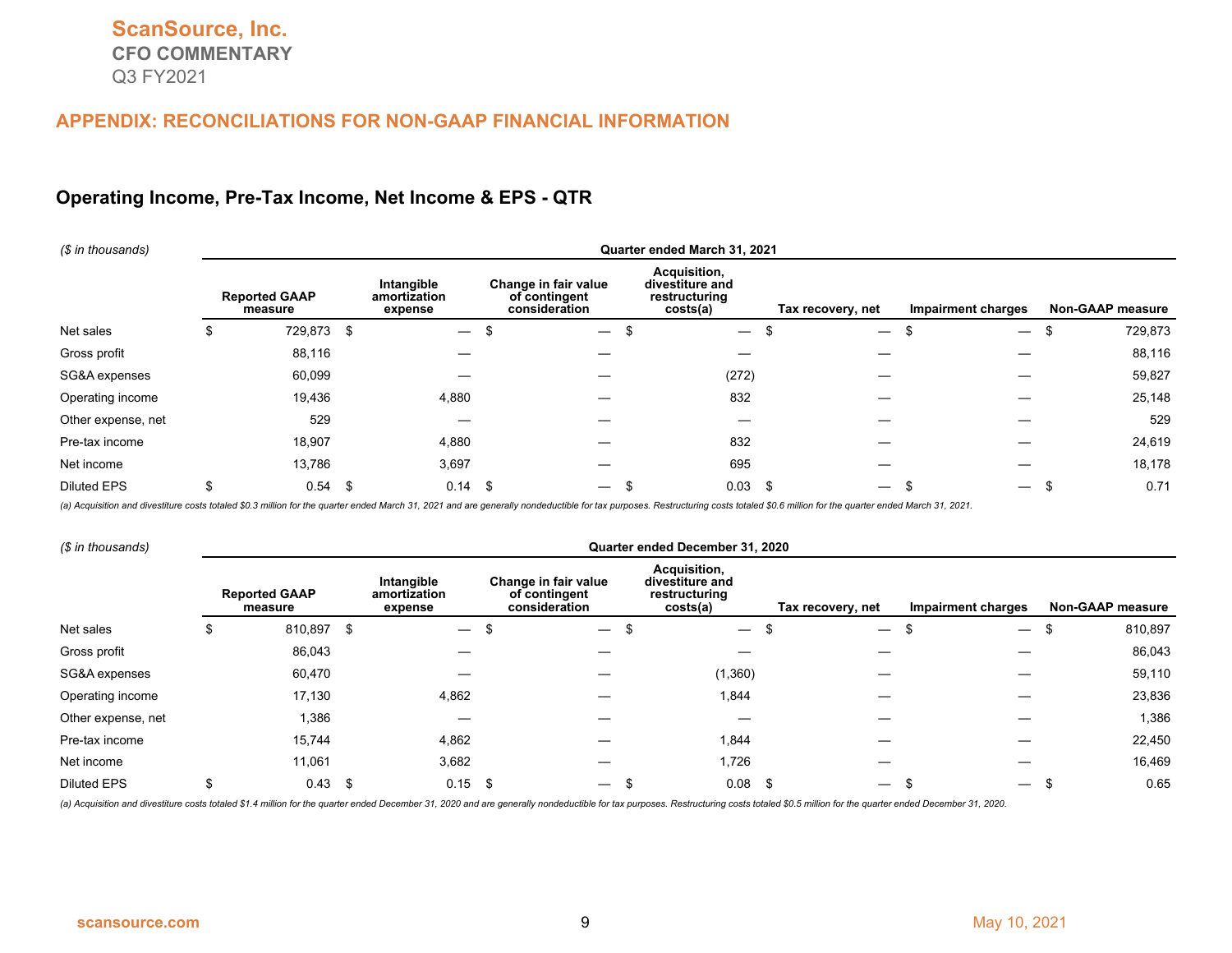#### **Operating Income, Pre-Tax Income, Net Income & EPS - QTR, continued**

| (\$ in thousands)     | Quarter ended September 30, 2020 |      |                                       |  |                                                        |    |                                                              |  |                                  |                                 |  |                  |
|-----------------------|----------------------------------|------|---------------------------------------|--|--------------------------------------------------------|----|--------------------------------------------------------------|--|----------------------------------|---------------------------------|--|------------------|
|                       | <b>Reported GAAP</b><br>measure  |      | Intangible<br>amortization<br>expense |  | Change in fair value<br>of contingent<br>consideration |    | Acquisition,<br>divestiture and<br>restructuring<br>costs(a) |  | Tax recovery, net                | Impairment charges              |  | Non-GAAP measure |
| Net sales             | \$<br>757,342                    | - \$ | $\overbrace{\phantom{12333}}$         |  | $\overline{\phantom{m}}$                               |    | $\overline{\phantom{0}}$                                     |  | $\overline{\phantom{0}}$         | -\$<br>$\overline{\phantom{0}}$ |  | 757,342          |
| Gross profit          | 80,779                           |      |                                       |  |                                                        |    |                                                              |  |                                  |                                 |  | 80,779           |
| SG&A expenses         | 62,112                           |      |                                       |  |                                                        |    | (498)                                                        |  |                                  |                                 |  | 61,614           |
| Operating income      | 1,634                            |      | 4,853                                 |  | 516                                                    |    | 8,766                                                        |  |                                  |                                 |  | 15,769           |
| Other expense, net    | 1,796                            |      |                                       |  |                                                        |    |                                                              |  |                                  |                                 |  | 1,796            |
| Pre-tax (loss) income | (162)                            |      | 4,853                                 |  | 516                                                    |    | 8,766                                                        |  |                                  |                                 |  | 13,973           |
| Net (loss) income     | (115)                            |      | 3,675                                 |  | 390                                                    |    | 6,748                                                        |  |                                  |                                 |  | 10,698           |
| <b>Diluted EPS</b>    | \$<br>$(0.01)$ \$                |      | $0.14$ \$                             |  | 0.02                                                   | \$ | 0.27                                                         |  | - \$<br>$\overline{\phantom{0}}$ | ж.                              |  | 0.42             |

(a) Acquisition and divestiture costs totaled \$0.5 million for the quarter ended September 30, 2020 and are generally nondeductible for tax purposes. Restructuring costs totaled \$8.3 million for the quarter ended September

| (\$ in thousands)       |    | Quarter ended June 30, 2020     |  |                                       |    |                                                        |     |                                                              |     |                          |                          |      |                         |
|-------------------------|----|---------------------------------|--|---------------------------------------|----|--------------------------------------------------------|-----|--------------------------------------------------------------|-----|--------------------------|--------------------------|------|-------------------------|
|                         |    | <b>Reported GAAP</b><br>measure |  | Intangible<br>amortization<br>expense |    | Change in fair value<br>of contingent<br>consideration |     | Acquisition,<br>divestiture and<br>restructuring<br>costs(a) |     | Tax recovery, net        | Impairment charges       |      | <b>Non-GAAP measure</b> |
| Net sales               | Ъ  | 636,450 \$                      |  | $\overline{\phantom{0}}$              | \$ | $\overline{\phantom{0}}$                               |     | $\overline{\phantom{0}}$                                     | -\$ | $\overline{\phantom{m}}$ | $\overline{\phantom{0}}$ |      | 636,450                 |
| Gross profit            |    | 74,147                          |  |                                       |    |                                                        |     |                                                              |     |                          |                          |      | 74,147                  |
| SG&A expenses           |    | 58,192                          |  |                                       |    |                                                        |     | (1, 311)                                                     |     | 5,743                    |                          |      | 62,624                  |
| Operating (loss) income |    | (113, 439)                      |  | 4,946                                 |    | 674                                                    |     | 1,311                                                        |     | (5,743)                  | 120,470                  |      | 8,219                   |
| Other expense, net      |    | (489)                           |  |                                       |    |                                                        |     |                                                              |     | 2,681                    |                          |      | 2,192                   |
| Pre-tax (loss) income   |    | (112,950)                       |  | 4,946                                 |    | 674                                                    |     | 1,311                                                        |     | (8, 424)                 | 120,470                  |      | 6,027                   |
| Net (loss) income       |    | (108, 859)                      |  | 3,744                                 |    | 510                                                    |     | 1,311                                                        |     | (6, 247)                 | 114,398                  |      | 4,857                   |
| <b>Diluted EPS</b>      | \$ | $(4.29)$ \$                     |  | $0.15$ \$                             |    | 0.02                                                   | -\$ | $0.05$ \$                                                    |     | $(0.25)$ \$              | 4.51                     | - \$ | 0.19                    |

*(a) Acquisition and divestiture costs totaled \$1.3 million for the quarter ended June 30, 2020 and are generally nondeductible for tax purposes.*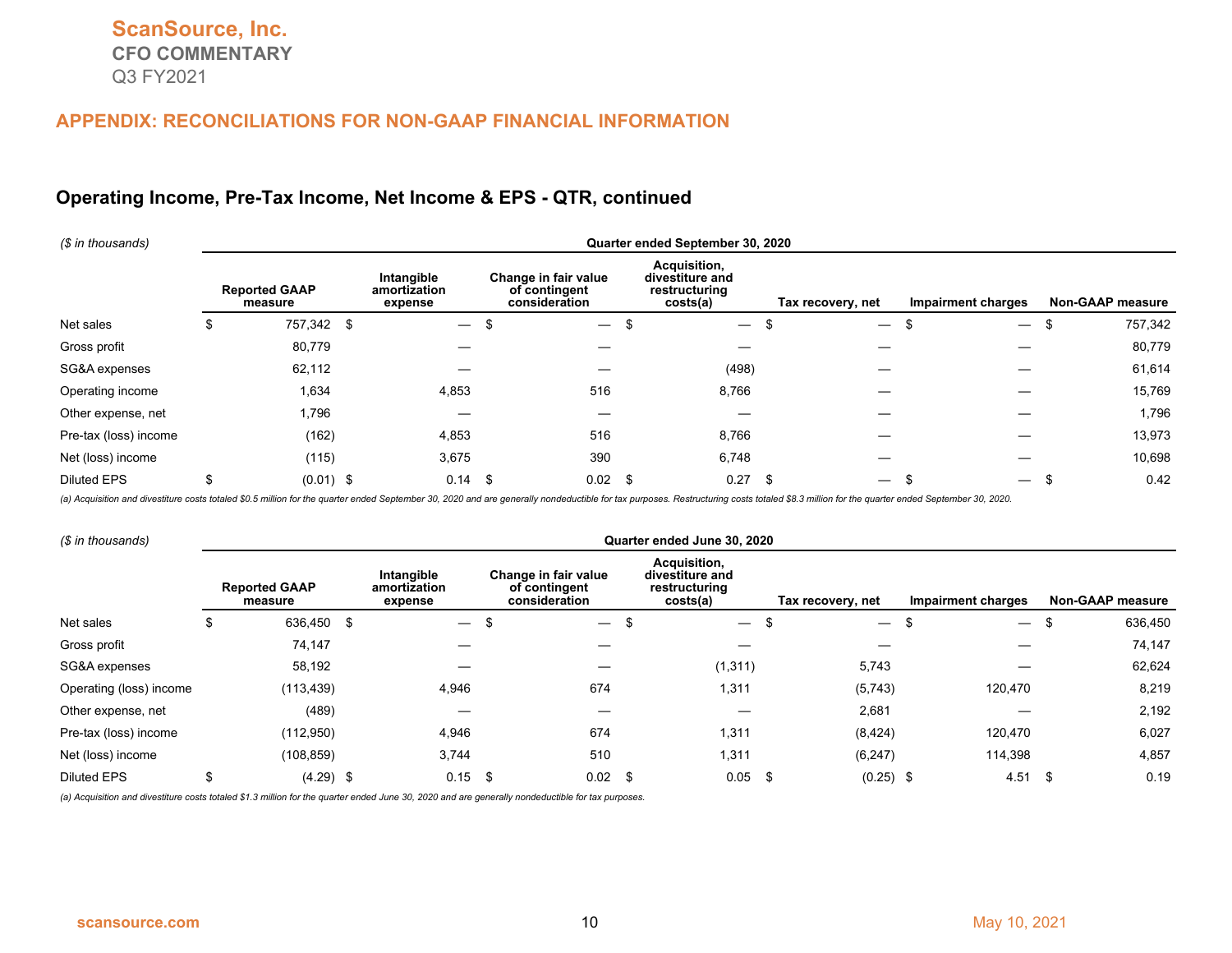## **Operating Income, Pre-Tax Income, Net Income & EPS - QTR, continued**

| (\$ in thousands)       | Quarter ended March 31, 2020    |      |                                       |   |                                                        |    |                                                              |  |                          |                                |                         |         |
|-------------------------|---------------------------------|------|---------------------------------------|---|--------------------------------------------------------|----|--------------------------------------------------------------|--|--------------------------|--------------------------------|-------------------------|---------|
|                         | <b>Reported GAAP</b><br>measure |      | Intangible<br>amortization<br>expense |   | Change in fair value<br>of contingent<br>consideration |    | Acquisition,<br>divestiture and<br>restructuring<br>costs(a) |  | Tax recovery, net        | <b>Impairment charges</b>      | <b>Non-GAAP measure</b> |         |
| Net sales               | \$<br>744,584                   | - \$ |                                       | ъ | $\overline{\phantom{m}}$                               | Φ  | $\qquad \qquad -$                                            |  | $\overline{\phantom{0}}$ | \$<br>$\overline{\phantom{m}}$ | ъ                       | 744,584 |
| Gross profit            | 84,578                          |      |                                       |   |                                                        |    |                                                              |  |                          |                                |                         | 84,578  |
| SG&A expenses           | 64,971                          |      |                                       |   |                                                        |    | (780)                                                        |  | 2,320                    |                                |                         | 66,511  |
| Operating (loss) income | 10,393                          |      | 5,159                                 |   | 618                                                    |    | 949                                                          |  | (2,320)                  |                                |                         | 14,799  |
| Other expense, net      | 1,881                           |      |                                       |   |                                                        |    |                                                              |  |                          |                                |                         | 1,881   |
| Pre-tax (loss) income   | 8,512                           |      | 5,159                                 |   | 618                                                    |    | 949                                                          |  | (2,320)                  |                                |                         | 12,918  |
| Net (loss) income       | 5,715                           |      | 3,909                                 |   | 467                                                    |    | 905                                                          |  | (1,754)                  |                                |                         | 9,242   |
| <b>Diluted EPS</b>      | 0.23                            | - \$ | $0.15$ \$                             |   | 0.02                                                   | \$ | 0.03                                                         |  | $(0.07)$ \$<br>- \$      | $\hspace{0.05cm}$              |                         | 0.36    |

(a) Acquisition and divestiture costs totaled \$0.8 million for the quarter ended March 31, 2020 and are generally nondeductible for tax purposes. Restructuring costs totaled \$0.2 million for the quarter ended March 31, 202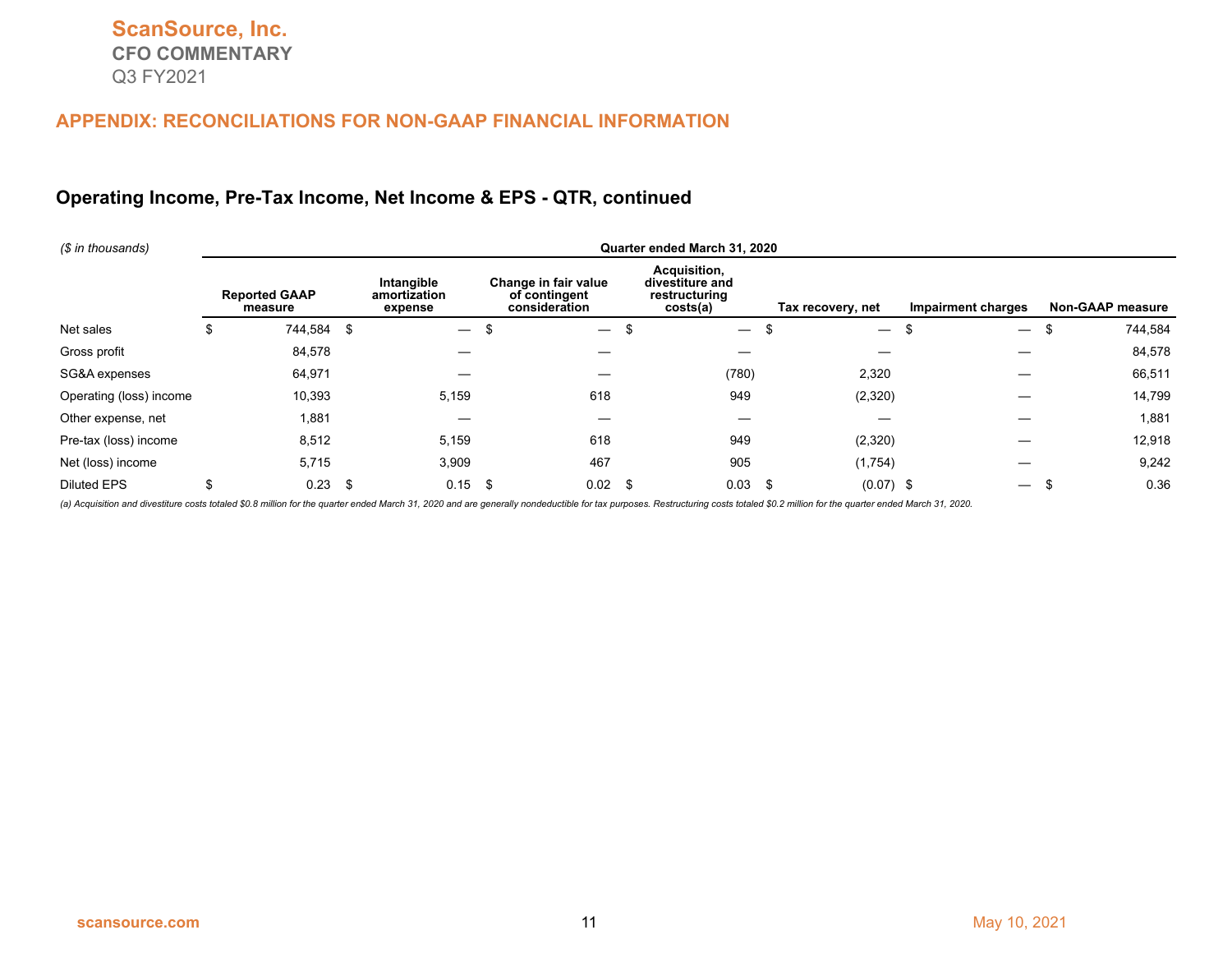#### **Net Sales, Constant Currency (Organic Growth) - QTR**

| (\$ in thousands)                               | <b>WW Barcode.</b><br><b>NW &amp; Security</b> |     |         | <b>Consolidated</b> |
|-------------------------------------------------|------------------------------------------------|-----|---------|---------------------|
| For the quarter ended March 31, 2021:           |                                                |     |         |                     |
| Q3 FY21 net sales, as reported                  | \$<br>502,227                                  | \$  | 227,646 | \$<br>729,873       |
| Foreign exchange impact (a)                     | 4,132                                          |     | 10,476  | 14,608              |
| Q3 FY21 net sales, constant currency (non-GAAP) | 506,359                                        |     | 238,122 | \$<br>744,481       |
| For the quarter ended March 31, 2020:           |                                                |     |         |                     |
| Q3 FY20 net sales, as reported                  | 489,218                                        | \$. | 255,366 | \$<br>744,584       |
| Y/Y % Change:                                   |                                                |     |         |                     |
| As reported                                     | 2.7%                                           |     | (10.9)% | $(2.0)\%$           |
| <b>Constant currency (non-GAAP)</b>             | 3.5%                                           |     | (6.8)%  | $-$ %               |

(a) Year-over-year sales growth excluding the translation impact of changes in foreign currency rates. Calculated by translating net sales for the quarter ended March 31, 2021 into U.S. dollars using the<br>weighted-average f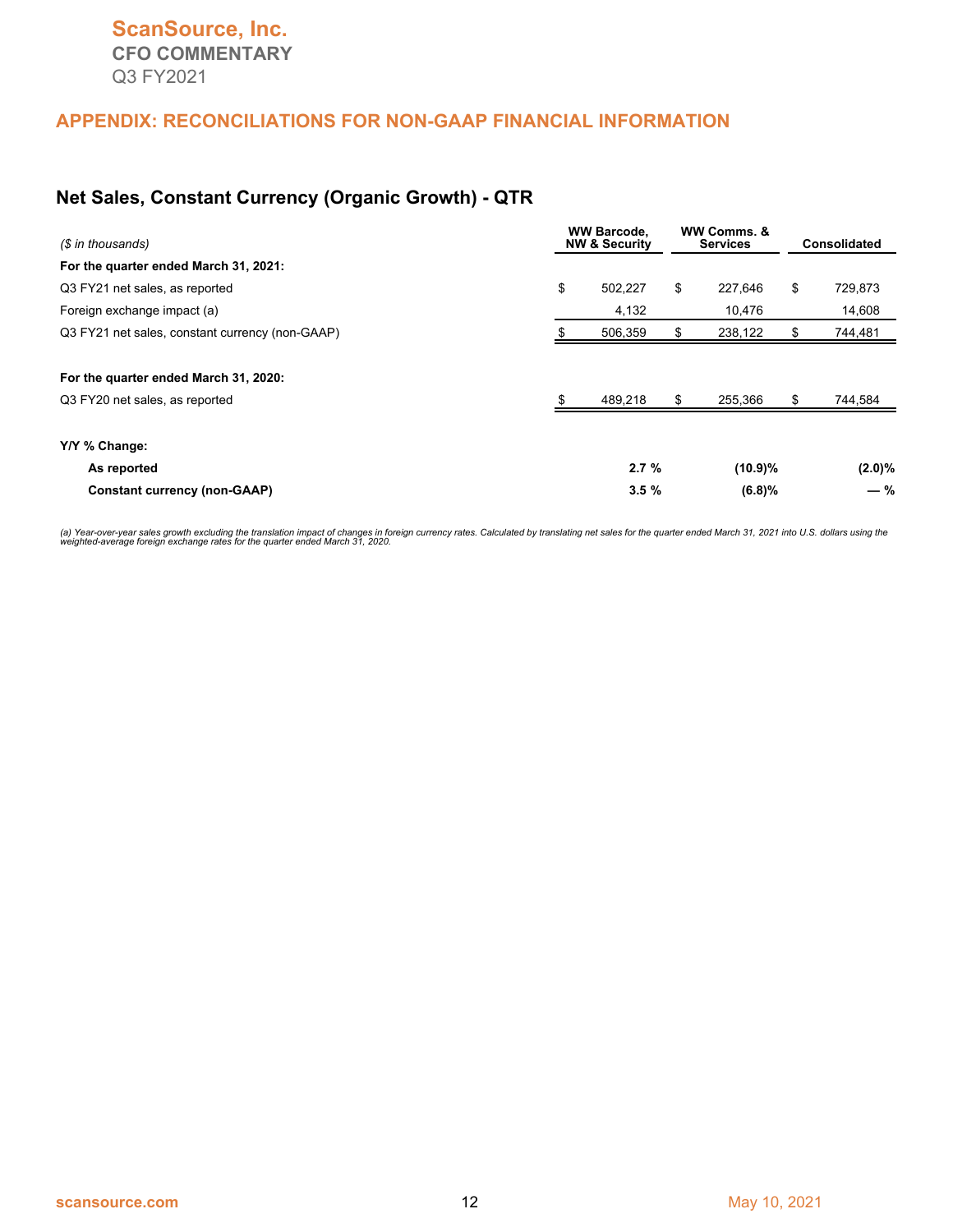# **Highlights by Segment - QTR**

| (\$ in thousands)                               | Quarter Ended March 31, 2021    |                                       |                                                        |                                                            |                                  |                            |  |  |  |  |
|-------------------------------------------------|---------------------------------|---------------------------------------|--------------------------------------------------------|------------------------------------------------------------|----------------------------------|----------------------------|--|--|--|--|
|                                                 | <b>Reported GAAP</b><br>measure | Intangible<br>amortization<br>expense | Change in fair<br>value of contingent<br>consideration | Acquisition,<br>Divestiture, and<br>Restructuring<br>costs | Tax recovery, net                | <b>Non-GAAP</b><br>measure |  |  |  |  |
| <b>Worldwide Barcode, NW &amp; Security:</b>    |                                 |                                       |                                                        |                                                            |                                  |                            |  |  |  |  |
| Net sales                                       | 502,227                         |                                       |                                                        |                                                            | \$<br>$\overline{\phantom{0}}$   | 502,227                    |  |  |  |  |
| Gross profit                                    | 43,869                          |                                       |                                                        |                                                            | - \$<br>$\overline{\phantom{0}}$ | 43,869                     |  |  |  |  |
| Gross profit margin %                           | 8.7%                            | $-$ %                                 | $-$ %                                                  |                                                            | $-$ %                            | 8.7 %                      |  |  |  |  |
| Operating income                                | 8,054                           | 1,968                                 | —                                                      |                                                            | -\$<br>$\overline{\phantom{m}}$  | 10,022                     |  |  |  |  |
| Operating income margin %                       | 1.6 %                           | $-$ %                                 | $-$ %                                                  |                                                            | $-$ %                            | 2.0 %                      |  |  |  |  |
| <b>Worldwide Communications &amp; Services:</b> |                                 |                                       |                                                        |                                                            |                                  |                            |  |  |  |  |
| Net sales                                       | 227,646                         |                                       |                                                        |                                                            | S<br>$\overline{\phantom{m}}$    | 227,646                    |  |  |  |  |
| Gross profit                                    | 44,247                          |                                       |                                                        |                                                            | - \$<br>$\overline{\phantom{m}}$ | 44,247                     |  |  |  |  |
| Gross profit margin %                           | 19.4 %                          | $-$ %                                 | $-$ %                                                  | $-$ %                                                      | $-$ %                            | 19.4 %                     |  |  |  |  |
| Operating income                                | 12,214                          | 2,912                                 |                                                        |                                                            | - \$<br>$\overline{\phantom{0}}$ | 15,126                     |  |  |  |  |
| Operating income margin %                       | 5.4 %                           | $-$ %                                 | $-$ %                                                  | $-$ %                                                      | $-$ %                            | 6.6 %                      |  |  |  |  |

| (\$ in thousands)                 | Quarter Ended December 31, 2020 |                                       |                                                        |                                                            |                                |                     |  |  |  |  |
|-----------------------------------|---------------------------------|---------------------------------------|--------------------------------------------------------|------------------------------------------------------------|--------------------------------|---------------------|--|--|--|--|
|                                   | <b>Reported GAAP</b><br>measure | Intangible<br>amortization<br>expense | Change in fair<br>value of contingent<br>consideration | Acquisition,<br>Divestiture, and<br>Restructuring<br>costs | Tax recovery, net              | Non-GAAP<br>measure |  |  |  |  |
| Worldwide Barcode, NW & Security: |                                 |                                       |                                                        |                                                            |                                |                     |  |  |  |  |
| Net sales                         | 551.394                         |                                       |                                                        |                                                            |                                | 551,394             |  |  |  |  |
| Gross profit                      | 42,685                          |                                       |                                                        |                                                            | $\overline{\phantom{0}}$       | 42,685              |  |  |  |  |
| Gross profit margin %             | 7.7%                            | $-$ %                                 | $-$ %                                                  | $-$ %                                                      | $-$ %                          | 7.7%                |  |  |  |  |
| Operating income                  | 5,887                           | 1,968                                 | –                                                      |                                                            | $\overline{\phantom{0}}$<br>.১ | 7,855               |  |  |  |  |
| Operating income margin %         | $1.1 \%$                        | $-$ %                                 | $-$ %                                                  | $-$ %                                                      | $-$ %                          | 1.4%                |  |  |  |  |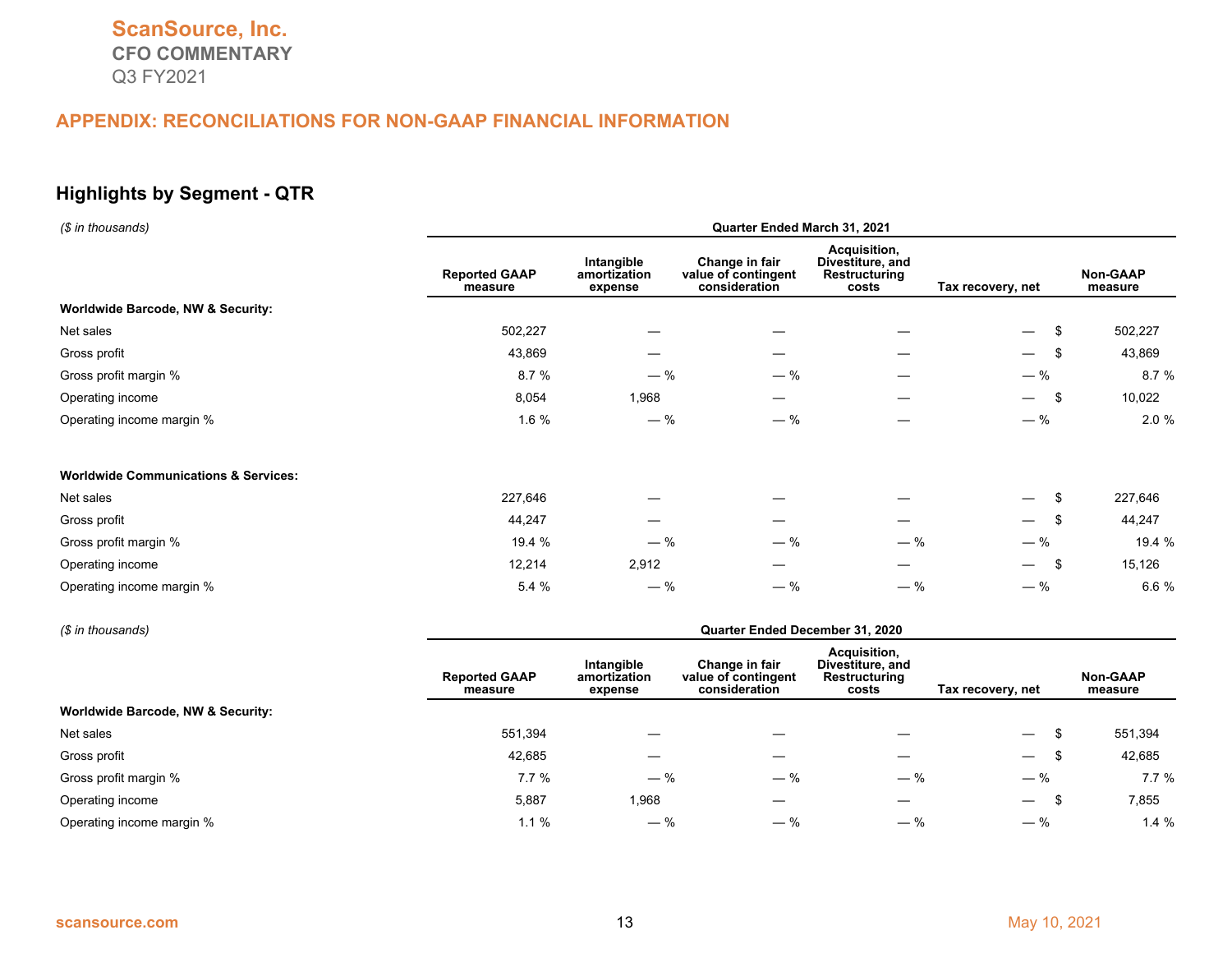# **Highlights by Segment - QTR, continued**

| (\$ in thousands)                               | Quarter Ended December 31, 2020 |                                       |                                                        |                                                            |                                  |                            |  |  |  |  |
|-------------------------------------------------|---------------------------------|---------------------------------------|--------------------------------------------------------|------------------------------------------------------------|----------------------------------|----------------------------|--|--|--|--|
|                                                 | <b>Reported GAAP</b><br>measure | Intangible<br>amortization<br>expense | Change in fair<br>value of contingent<br>consideration | Acquisition,<br>Divestiture, and<br>Restructuring<br>costs | Tax recovery, net                | <b>Non-GAAP</b><br>measure |  |  |  |  |
| <b>Worldwide Communications &amp; Services:</b> |                                 |                                       |                                                        |                                                            |                                  |                            |  |  |  |  |
| Net sales                                       | 259,503                         |                                       |                                                        |                                                            | $\overline{\phantom{0}}$         | 259,503                    |  |  |  |  |
| Gross profit                                    | 43,358                          |                                       |                                                        |                                                            | - \$<br>$\overline{\phantom{0}}$ | 43,358                     |  |  |  |  |
| Gross profit margin %                           | 16.7 %                          | $-$ %                                 | $-$ %                                                  | $-$ %                                                      | $-$ %                            | 16.7 %                     |  |  |  |  |
| Operating income                                | 13,087                          | 2,894                                 |                                                        |                                                            | - \$<br>$\overline{\phantom{0}}$ | 15,981                     |  |  |  |  |
| Operating income margin %                       | 5.0%                            | $-$ %                                 | $-$ %                                                  | $-$ %                                                      | $-$ %                            | 6.2%                       |  |  |  |  |

#### *(\$ in thousands)* **Quarter Ended March 31, 2020**

|                                                 | <b>Reported GAAP</b><br>measure | Intangible<br>amortization<br>expense | Change in fair<br>value of contingent<br>consideration | Acquisition,<br>Divestiture, and<br>Restructuring<br>costs | Tax recovery, net               | Non-GAAP<br>measure |
|-------------------------------------------------|---------------------------------|---------------------------------------|--------------------------------------------------------|------------------------------------------------------------|---------------------------------|---------------------|
| <b>Worldwide Barcode, NW &amp; Security:</b>    |                                 |                                       |                                                        |                                                            |                                 |                     |
| Net sales                                       | 489,218                         |                                       |                                                        |                                                            | \$<br>$\overline{\phantom{0}}$  | 489,218             |
| Gross profit                                    | 41,870                          |                                       |                                                        |                                                            | -\$<br>$\overline{\phantom{0}}$ | 41,870              |
| Gross profit margin %                           | 8.6%                            | $-$ %                                 | $-$ %                                                  | $-$ %                                                      | $-$ %                           | 8.6%                |
| Operating income                                | 4,779                           | 1,968                                 | —                                                      | $\hspace{0.05cm}$                                          | $(1,452)$ \$                    | 5,295               |
| Operating income margin %                       | $1.0 \%$                        | $-$ %                                 | $-$ %                                                  | $-$ %                                                      | $-$ %                           | 1.1%                |
| <b>Worldwide Communications &amp; Services:</b> |                                 |                                       |                                                        |                                                            |                                 |                     |
| Net sales                                       | 255,366                         |                                       |                                                        |                                                            | \$<br>$\overline{\phantom{m}}$  | 255,366             |
| Gross profit                                    | 42,708                          |                                       | —                                                      |                                                            | -\$<br>$\overline{\phantom{m}}$ | 42,708              |
| Gross profit margin %                           | 16.7 %                          | $-$ %                                 | $-$ %                                                  | $-$ %                                                      | $-$ %                           | 16.7 %              |
| Operating income                                | 6,394                           | 3,191                                 | 618                                                    | 169                                                        | $(868)$ \$                      | 9,504               |
| Operating income margin %                       | 2.5%                            | $-$ %                                 | $-$ %                                                  | $-$ %                                                      | $-$ %                           | 3.7%                |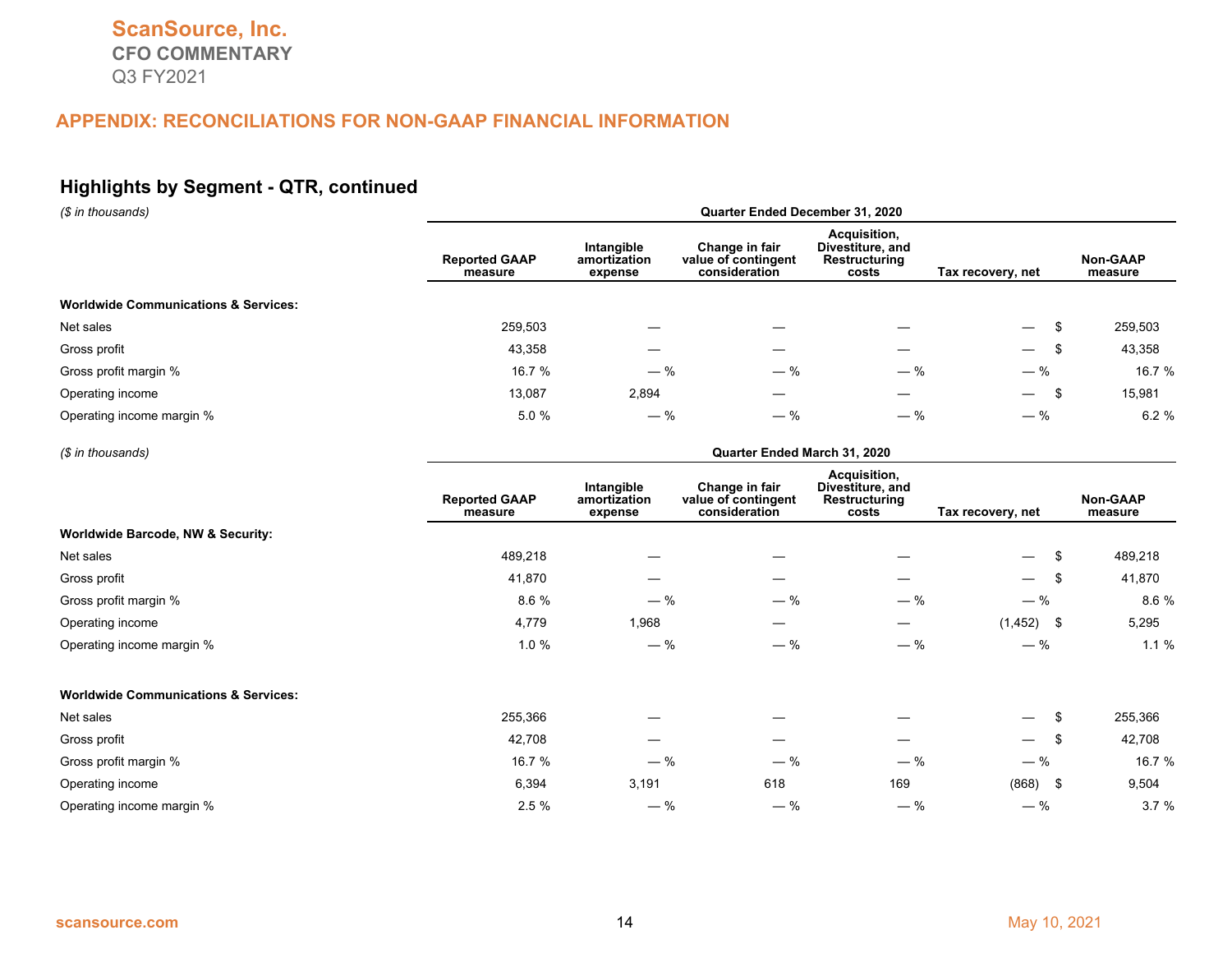#### **Average Return on Invested Capital - QTR**

| (\$ in thousands)                                            |    | Q3 FY21 |    | Q2 FY21 |    | Q1 FY21 |    | Q4 FY20    |    | Q3 FY20   |
|--------------------------------------------------------------|----|---------|----|---------|----|---------|----|------------|----|-----------|
| Adjusted return on invested capital (ROIC), annualized (a)   |    | 13.6 %  |    | 12.4 %  |    | 8.4 %   |    | 4.0%       |    | 6.0%      |
| Reconciliation of Net Income to Adjusted EBITDA              |    |         |    |         |    |         |    |            |    |           |
| Net income (loss) from continuing operations - GAAP          | \$ | 13,786  | \$ | 11,061  | \$ | (115)   | \$ | (108, 859) | \$ | 5,715     |
| Plus:                                                        |    |         |    |         |    |         |    |            |    |           |
| Interest expense                                             |    | 1,576   |    | 1,796   |    | 1,913   |    | 2,497      |    | 3,098     |
| Income taxes                                                 |    | 5,121   |    | 4,683   |    | (47)    |    | (4,091)    |    | 2,797     |
| Depreciation and amortization                                |    | 8,358   |    | 8,349   |    | 8,710   |    | 8,743      |    | 8,987     |
| <b>EBITDA</b>                                                |    | 28,841  |    | 25,889  |    | 10,461  |    | (101, 710) |    | 20,597    |
| Adjustments:                                                 |    |         |    |         |    |         |    |            |    |           |
| Change in fair value of contingent consideration             |    |         |    |         |    | 516     |    | 674        |    | 618       |
| Tax recovery, net                                            |    |         |    |         |    |         |    | (8, 424)   |    | (2,320)   |
| Acquisition and divestiture costs                            |    | 272     |    | 1,360   |    | 498     |    | 1,311      |    | 780       |
| <b>Restructuring costs</b>                                   |    | 349     |    | 484     |    | 8,268   |    |            |    | 169       |
| Impairment charges                                           |    |         |    |         |    |         |    | 120,470    |    |           |
| Adjusted EBITDA (numerator for ROIC) (non-GAAP)              | \$ | 29,462  | \$ | 27,733  | \$ | 19,743  | \$ | 12,321     | \$ | 19,844    |
| <b>Invested Capital Calculation</b>                          |    |         |    |         |    |         |    |            |    |           |
| Equity - beginning of the quarter (b)                        | \$ | 682,139 | \$ | 671,227 | \$ | 678,246 | \$ | 897,678    | \$ | 927,580   |
| Equity - end of quarter (b)                                  |    | 690,575 |    | 682,139 |    | 671,227 |    | 678,246    |    | 897,678   |
| Adjustments:                                                 |    |         |    |         |    |         |    |            |    |           |
| Change in fair value of contingent consideration, net of tax |    |         |    |         |    | 390     |    | 510        |    | 467       |
| Tax recovery, net and related interest income, net of tax    |    |         |    |         |    |         |    | (6, 247)   |    | (1,754)   |
| Acquisition and divestiture costs                            |    | 272     |    | 1,360   |    | 498     |    | 1,311      |    | 780       |
| Asset impairment, net of tax                                 |    |         |    |         |    |         |    | 114,398    |    |           |
| Restructuring, net of tax                                    |    | 264     |    | 366     |    | 6,250   |    |            |    | 125       |
| Discontinued operations net loss                             |    | 688     |    | 25,255  |    | 11,704  |    | 108,403    |    | 4,002     |
| Average equity                                               |    | 686,969 |    | 690,174 |    | 684,158 |    | 897,150    |    | 914,439   |
| Average funded debt (c)                                      |    | 191,996 |    | 198,620 |    | 243,268 |    | 337,973    |    | 405,533   |
| Invested capital (denominator for ROIC) (non-GAAP)           | \$ | 878,965 | \$ | 888,794 | \$ | 927,426 | \$ | 1,235,123  | \$ | 1,319,972 |

(a) Calculated as net income plus interest expense, income taxes, depreciation and amortization (EBITDA), annualized divided by invested capital for the period. Adjusted EBITDA reflects other<br>adjustments for non-GAAP measu

*(b) In the quarter ending June 30, 2020, the Company recorded impairment charges of \$120.5 million. Impairment charges, net of tax reduced equity by \$114.4 million.*

*(c) Average funded debt, which includes both continuing and discontinued operations, is calculated as the daily average amounts outstanding on our short-term and long-term interest-bearing debt.*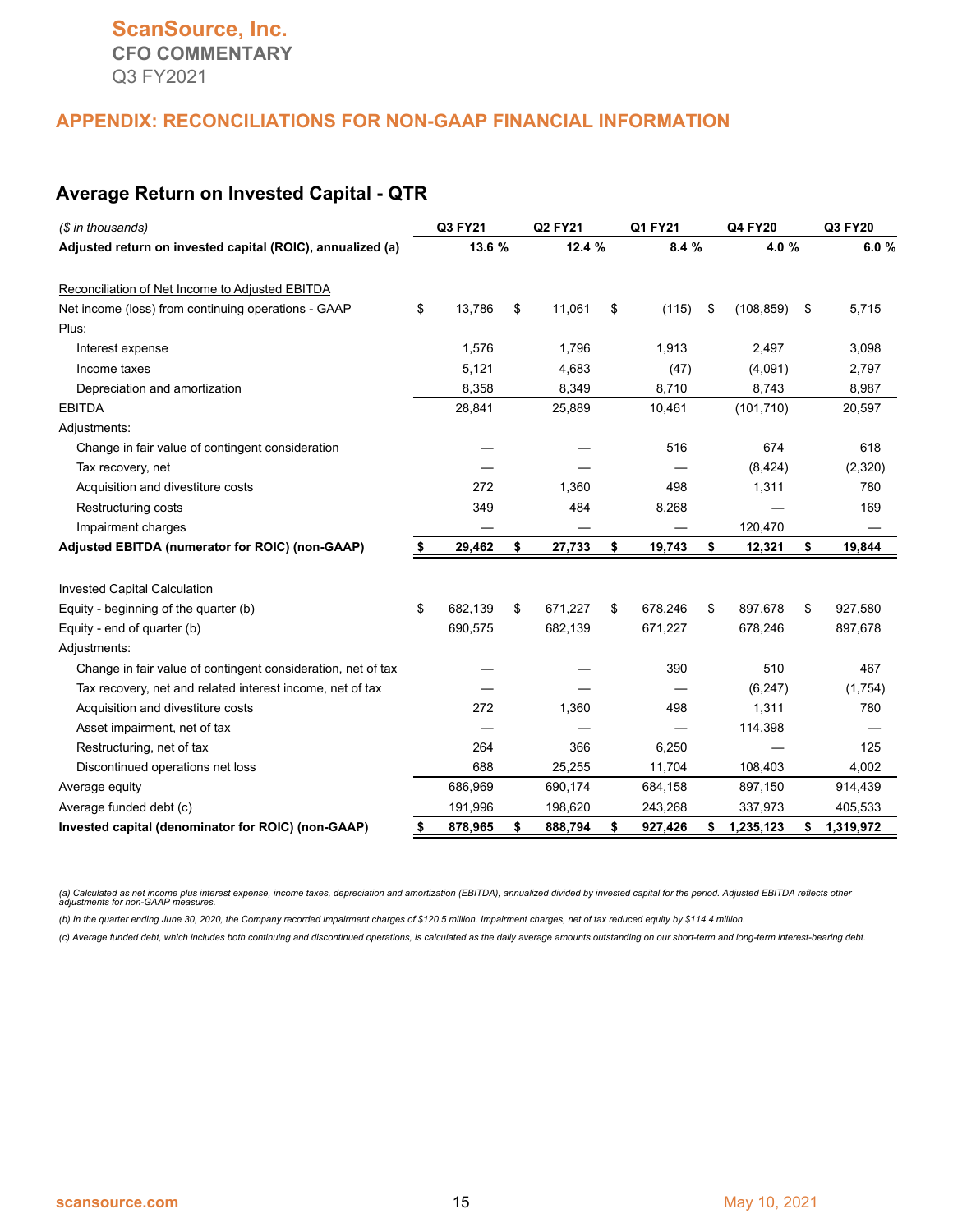# **ScanSource, Inc. CFO COMMENTARY** Q3 FY2021

#### **APPENDIX: RECONCILIATIONS FOR NON-GAAP FINANCIAL INFORMATION**

# **Net Debt and EBITDA Metrics**

| (\$ in thousands)                                          | Q3 FY21          | Q2 FY21    |      | Q1 FY21    | Q4 FY20         | Q3 FY20   |
|------------------------------------------------------------|------------------|------------|------|------------|-----------------|-----------|
| Debt of continuing operations (Q/E)                        | \$<br>198,851 \$ | 151,924 \$ |      | 148,799 \$ | 218,728 \$      | 281,951   |
| Debt of discontinued operations (Q/E)                      |                  |            |      | 19,932     | 28,228          | 38,645    |
| Consolidated debt (Q/E)                                    | 198,851          | 151,924    |      | 168,731    | 246,956         | 320,596   |
| Less:                                                      |                  |            |      |            |                 |           |
| Cash and cash equivalents of continuing operations (Q/E)   | (49, 321)        | (67, 187)  |      | (49, 889)  | (29, 485)       | (29, 758) |
| Cash and cash equivalents of discontinued operations (Q/E) |                  |            |      | (5,678)    | (4,970)         | (4,838)   |
| Consolidated cash and cash equivalents (Q/E)               | (49, 321)        | (67, 187)  |      | (55, 567)  | (34, 455)       | (34, 596) |
| Net debt (Q/E)                                             | 149,530 \$       | 84,737 \$  |      | 113,164 \$ | 212,501 \$      | 286,000   |
| Reconciliation of Net Income to Adjusted EBITDA            |                  |            |      |            |                 |           |
| Net income (loss) from continuing operations - GAAP        | \$<br>13,786 \$  | 11,061 \$  |      | $(115)$ \$ | $(108, 859)$ \$ | 5,715     |
| Plus:                                                      |                  |            |      |            |                 |           |
| Interest expense                                           | 1,576            | 1,796      |      | 1,913      | 2,497           | 3,098     |
| Income taxes                                               | 5,121            | 4,683      |      | (47)       | (4,091)         | 2,797     |
| Depreciation and amortization                              | 8,358            | 8,349      |      | 8,710      | 8,743           | 8,987     |
| <b>EBITDA</b>                                              | 28,841           | 25,889     |      | 10,461     | (101, 710)      | 20,597    |
| Adjustments:                                               |                  |            |      |            |                 |           |
| Change in fair value of contingent consideration           |                  |            |      | 516        | 674             | 618       |
| Tax recovery, net                                          |                  |            |      |            | (8, 424)        | (2,320)   |
| Acquisition and divestiture costs                          | 272              | 1,360      |      | 498        | 1,311           | 780       |
| <b>Restructuring costs</b>                                 | 349              | 484        |      | 8,268      |                 | 169       |
| Impairment charges                                         |                  |            |      |            | 120,470         |           |
| Adjusted EBITDA (non-GAAP)                                 | \$<br>29,462 \$  | 27,733 \$  |      | 19,743 \$  | 12,321 \$       | 19,844    |
| Adjusted EBITDA, TTM (a)                                   | 89,471 \$        | 79,642 \$  |      | 84,929 \$  | 97,047 \$       | 119,925   |
| Net Debt / Adjusted EBITDA, TTM (a)                        | 1.7x             |            | 1.1x | 1.3x       | 2.2x            | 2.4x      |

*(a) Adjusted EBITDA for the trailing 12-month period*